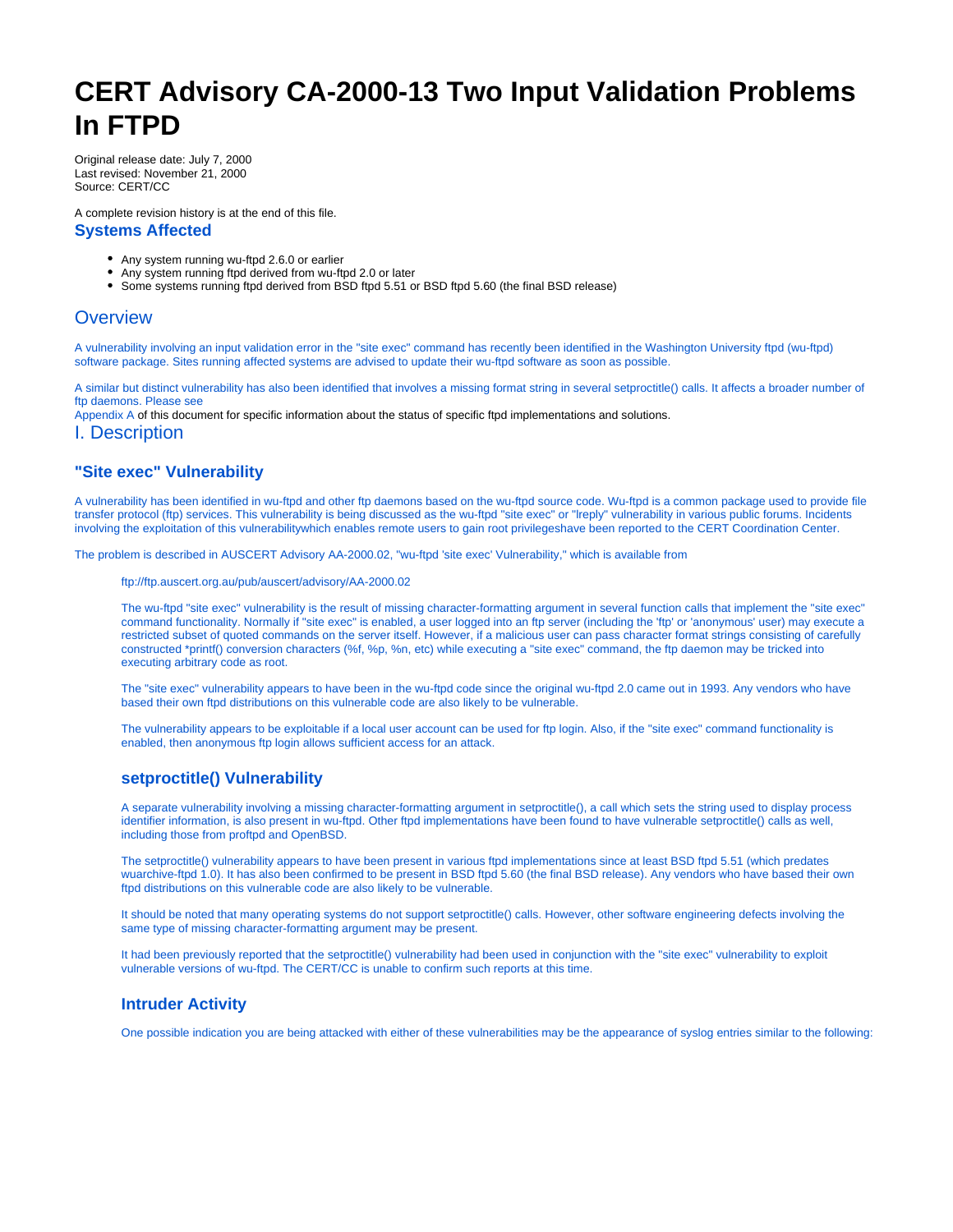```
Jul 4 17:43:25 victim ftpd[3408]: USER ftp
Jul 4 17:43:25 victim ftpd[3408]: PASS [malicious shellcode]
Jul 4 17:43:26 victim ftpd[3408]: ANONYMOUS FTP LOGIN FROM
attacker.example.com [10.29.23.19], [malicious shellcode]
Jul 4 17:43:28 victim-site ftpd[3408]: SITE EXEC (lines: 0):
%.f%.f%.f%.f%.f%.f%.f%.f%.f%.f%.f%.f%.f%.f%.f%.f%.f%.f%.f%.f%
.f%.f%.f%.f%.f%.f%.f%.f%.f%.f%.f%.f%.f%.f%.f%.f%.f%.f%.f%.f%.
f%.f%.f%.f%.f%.f%.f%.f%.f%.f%.f%.f%.f%.f%.f%.f%.f%.f%.f%.f%.f
%.f%.f%.f%.f%.f%.f%.f%.f%.f%.f%.f%.f%.f%.f%.f%.f%.f%.f%.f%.f%
.f%.f%.f%.f%.f%.f%.f%.f%.f%.f%.f%.f%.f%.f%.f%.f%.f%.f%.f%.f%.
f%.f%.f%.f%.f%.f%.f%.f%.f%.f%.f%.f%.f%.f%.f%.f%.f%.f%.f%.f%.f
%.f%.f%.f%.f%.f%.f%.f%.f%.f%.f%.f%.f%.f%c%c%c%.f|%p
Jul 4 17:43:28 victim ftpd[3408]: FTP session closed
```
Details of both the "site exec" and setproctitle() vulnerabilities have been posted in various public forums. Please see

<http://www.securityfocus.com/vdb/bottom.html?section=discussion&vid=1387> <http://www.securityfocus.com/vdb/bottom.html?section=discussion&vid=1425> <http://ciac.llnl.gov/ciac/bulletins/k-054.shtml>

The CERT/CC has received reports of the "site exec" vulnerability being successfully exploited on the Internet. Please check our [Current Activity](http://www.cert.org/current/current_activity.html) page for updates regarding intruder activity involving both of these vulnerabilities.

II. Impact

By exploiting any of these input validation problems, local or remote users logged into the ftp daemon may be able execute arbitrary code as root. An anonymous ftp user may also be able to execute arbitrary code as root. III. Solution

## **Upgrade your version of ftpd**

Please see [Appendix A](#page-0-0) of this advisory for more information about the availability of updated ftpd packages specific for your system.

## **Apply a patch from your vendor**

If you are running vulnerable ftpd implementations and cannot upgrade, you need to apply the appropriate vendor patches and recompile and/or reinstall the ftpd server software.

[Appendix A](#page-0-0) contains information provided by vendors for this advisory. We will update the appendix as we receive more information. If you do not see your vendor's name, the CERT/CC did not hear from that vendor. Please contact your vendor directly.

## **Disable ftp services**

If neither an upgrade nor a patch can be applied, the CERT/CC recommends disabling all vulnerable wu-ftpd and proftpd servers. While disabling "site exec" command functionality or anonymous ftp access minimizes exposure to the "site exec" vulnerability, neither is a complete solution and may not mitigate against the risks involved with exposure to the setproctitle() vulnerability.

# Appendix A. Vendor Information **BSDI**

Current versions of BSD/OS do not include any version of wu-ftpd. The BSDI ftpd is not vulnerable to the reported problems; it is not based on the wu-ftpd code.

The version of ftpd in modern versions of BSD/OS is not vulnerable to the generic setproctitle() vulnerabilities. **Caldera Systems, Inc**

Please see CSSA-2000-020.0 regarding the wu-ftpd issue and OpenLinux:

<ftp://ftp.calderasystems.com/pub/OpenLinux/security/CSSA-2000-020.0.txt>

Copyright © 2000 Caldera Systems, Inc. **Conectiva S.A.**

Please see:

[br](http://www.securityfocus.com/templates/archive.pike?list=1&msg=20000623212826.A13925@conectiva.com.br)

[http://www.securityfocus.com/templates/archive.pike?list =1&msg=20000623212826.A13925@conectiva.com.](http://www.securityfocus.com/templates/archive.pike?list=1&msg=20000623212826.A13925@conectiva.com.br)

## **COMPAQ COMPUTER CORPORATION**

At the time of writing this document, this reported problem is currently still under evaluation by engineering to determine the requirement of a solution if necessary. COMPAQ will provide an update to this advisory **accordingly** 

## **Debian GNU/Linux**

Please see the following regarding the wu-ftpd "site exec" issue: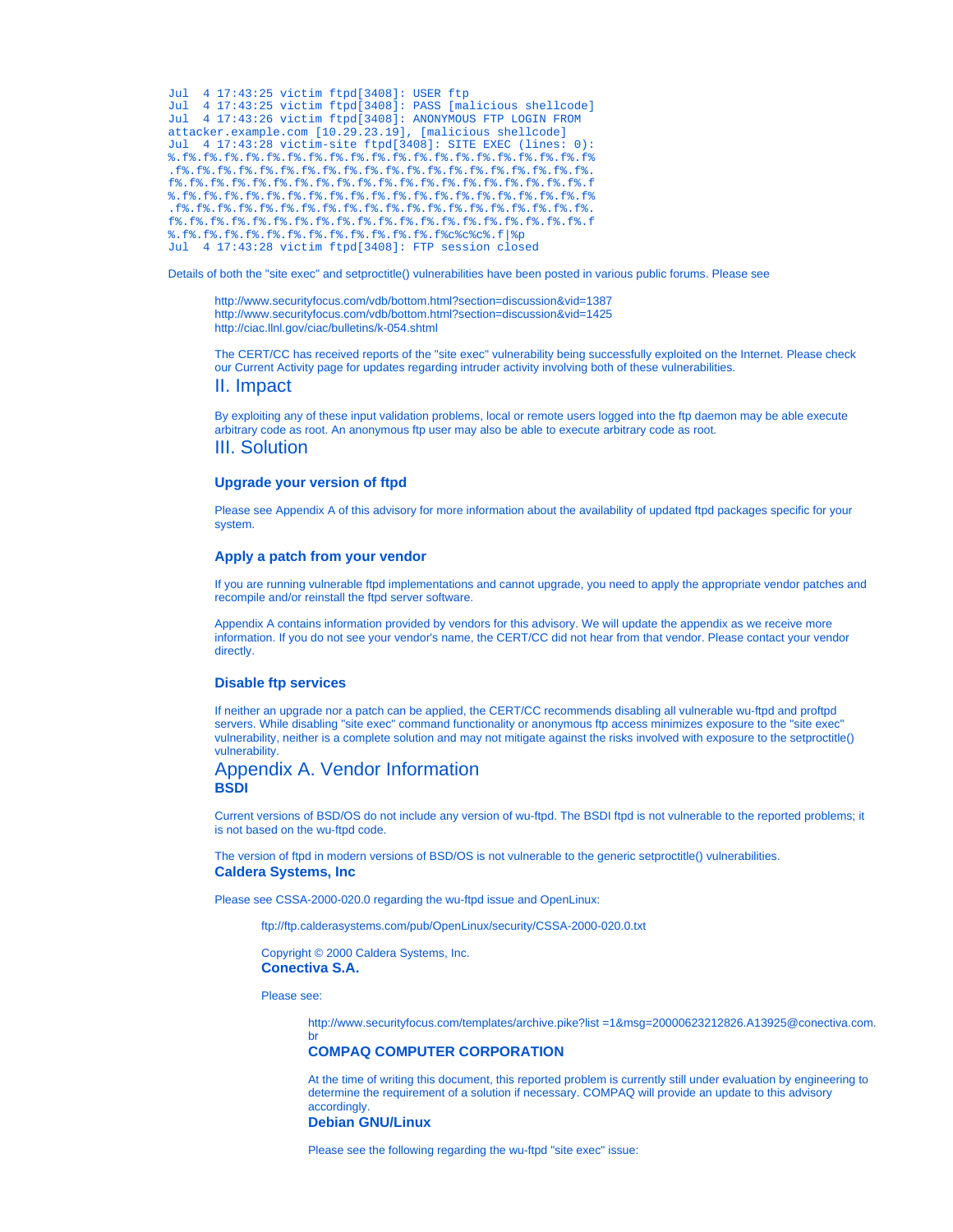<http://www.debian.org/security/2000/20000623>

Copyright © 1997-2000 [SPI](http://www.spi-inc.org/) **FreeBSD, Inc.**

The version of ftpd shipped with all versions of FreeBSD since 2.2.0 is not vulnerable to this problem. FreeBSD also ships with several optional third-party FTP servers in the Ports Collection, including wu-ftpd and proftpd. The wu-ftpd vulnerability was corrected on 2000/06/24 and is the subject of [FreeBSD Security Advisory SA-00:29](ftp://ftp.FreeBSD.org/pub/FreeBSD/CERT/advisories/FreeBSD-SA-00%3A29.wu-ftpd.asc.v1.1). At this time no patch has been released by the proftpd vendor and the version in FreeBSD ports is still vulnerable to this attack. [An [update](#page-0-0) to proftpd is now available. -CERT/CC] FreeBSD makes no guarantee about the security of third-party software in the ports collection and users are advised that there may be security vulnerabilities in other FTP servers available there.

## **Fujitsu**

Fujitsu's UXP/V operating system is not vulnerable to any of the vulnerabilities discussed in [this] advisory.

#### **Hewlett-Packard Company**

HP is vulnerable. Please see:

HPSBUX0007-117: Sec. Vulnerability in ftpd, \*\*Rev.01\*\* HEWLETT-PACKARD COMPANY SECURITY ADVISORY: #00117, 11 July '00, Last Revised: 12 July '00

#### An excerpt:

PROBLEM: The ftp server (ftpd) on HP-UX allows users root access.

PLATFORM: HP-UX release 11.00 - Both Problem #1 and #2 below; HP-UX release 10.20 - Problem #2, setproctitle(), only

DAMAGE: Unauthorized root access.

SOLUTION: Install temporary binary until an official patch is released.

AVAILABILITY: The temporary binary is available now (see below).

#### A. Background

There are 2 problems with FTP Server (ftpd) on HP-UX.

- 1. ftpd handling of the SITE EXEC command that allows remote users to gain root access.
- This is possible in the default configuration of ftpd on HP-UX 11.00 ONLY.
- 2. ftpd does not properly format the parameters to the setproctitle() function, allowing users to gain root access. This problem applies to both 11.00 and 10.X.

#### B. Fixing the problem

All system administrators are encouraged to install our temporary binary until an official patch is released. The file can be retrieved to simply replace the original factory supplied binary.

C. Recommended solution

Two temporary ftp binaries (for HP-UX 11.00 and HP-UX 10.20) can be found at:

<ftp://ftp.cup.hp.com/dist/networking/ftp/ftpd.11.0> <ftp://ftp.cup.hp.com/dist/networking/ftp/ftpd.10.20>

\*\*Revised 01\*\* --->>>These are to be installed in /usr/lbin/ftpd, with permissions 544.

NOTE: This advisory [HPSBUX0007-117] will be updated when patches become available.

Copyright © 2000 Hewlett-Packard Company **IBM Corporation**

IBM's AIX operating system is not vulnerable to the exploit described in CA-2000-13

### **MandrakeSoft Inc.**

Please see the MANDRAKE 7.1 update section for wu-ftpd information at:

<http://www.linux-mandrake.com/en/fupdates.php3> **Microsoft Coporation**

The IIS FTP service is not is not affected by these issues. **MIT Kerberos Development Team**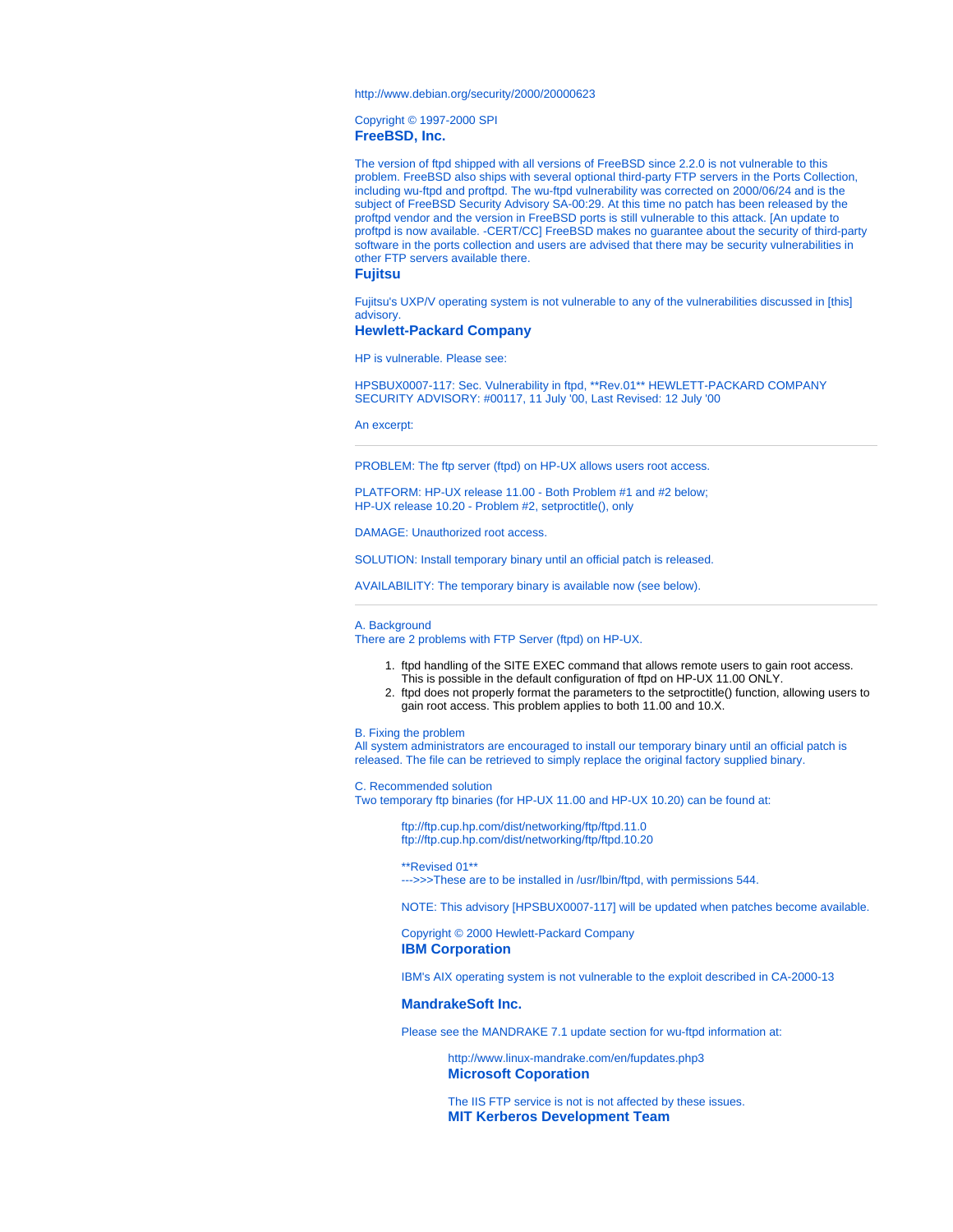It seems that the MIT Kerberos ftpd is based on BSD ftpd revision 5.40, and has never contained any serious format string related bugs for some reason. It is possible that by defining an undocumented CPP macro SETPROCTITLE, calls to setproctitle() can be made, however, there is an internally declared setproctitle() function that does not take a format string as its argument, and is hence not vulnerable.

## **ProFTPD Project**

Upgrade to ProFTPD 1.2.0:

<http://www.proftpd.net/download.html>

Please see the discussion concerning setproctitle() at

<http://www.proftpd.org/proftpd-l-archive/00-07/msg00059.html> <http://www.proftpd.org/proftpd-l-archive/00-07/msg00060.html> [http://bugs.proftpd.net/show\\_bug.cgi?id=121](http://bugs.proftpd.net/show_bug.cgi?id=121) <http://www.proftpd.net/security.html> **NetBSD Foundation, Inc**

Please see NetBSD Security Advisories NetBSD-SA2000-009 & NetBSD-SA2000-010:

> [ftp://ftp.NetBSD.ORG/pub/NetBSD/misc/security](ftp://ftp.NetBSD.ORG/pub/NetBSD/misc/security/advisories/NetBSD-SA2000-009.txt.asc) [/advisories/NetBSD-SA2000-009.txt.asc](ftp://ftp.NetBSD.ORG/pub/NetBSD/misc/security/advisories/NetBSD-SA2000-009.txt.asc) [ftp://ftp.NetBSD.ORG/pub/NetBSD/misc/security](ftp://ftp.NetBSD.ORG/pub/NetBSD/misc/security/advisories/NetBSD-SA2000-010.txt.asc) [/advisories/NetBSD-SA2000-010.txt.asc](ftp://ftp.NetBSD.ORG/pub/NetBSD/misc/security/advisories/NetBSD-SA2000-010.txt.asc)

Copyright © 2000, The NetBSD Foundation, Inc. All Rights Reserved. **OpenBSD**

The setproctitle bug is in OpenBSD. Please see:

<http://www.openbsd.org/errata.html#ftpd> **Porcupine.org**

[...] None of my software [ftpd from my [logdaemon](ftp://ftp.porcupine.org/pub/security/index.html#software) utilities] has either the "site exec" or "setproctitle" features enabled.

Wietse Venema <mailto:wietse@porcupine.org> **Redhat**

Please see RHSA-2000-039-02 regarding the wu-ftpd issue:

> [http://www.redhat.com/support/errata](http://www.redhat.com/support/errata/RHSA-2000-039-02.html) [/RHSA-2000-039-02.html](http://www.redhat.com/support/errata/RHSA-2000-039-02.html)

Copyright © 2000 Red Hat, Inc. All rights reserved. **SGI**

IRIX ftpd is not vulnerable to the issues mentioned in this advisory. See [ftp://sgigate.sgi.com/security](ftp://sgigate.sgi.com/security/20000701-01-I) [/20000701-01-I](ftp://sgigate.sgi.com/security/20000701-01-I) for more information. **Slackware Linux Project**

Please see the patches made available regarding the wu-ftpd issue, at:

> [ftp://ftp.slackware.com/pub](ftp://ftp.slackware.com/pub/slackware/slackware-7.1/patches/wu-ftpd-patch.README) [/slackware/slackware-7.1](ftp://ftp.slackware.com/pub/slackware/slackware-7.1/patches/wu-ftpd-patch.README) [/patches/wu-ftpd-patch.](ftp://ftp.slackware.com/pub/slackware/slackware-7.1/patches/wu-ftpd-patch.README) [README](ftp://ftp.slackware.com/pub/slackware/slackware-7.1/patches/wu-ftpd-patch.README) **Sun Microsystems**

SISP FTPD is similar to wuftpd. SISP FTPD does not allow site exec nor does it use setproctitle(). Therefore, SISP FTPD does not appear to be vulnerable.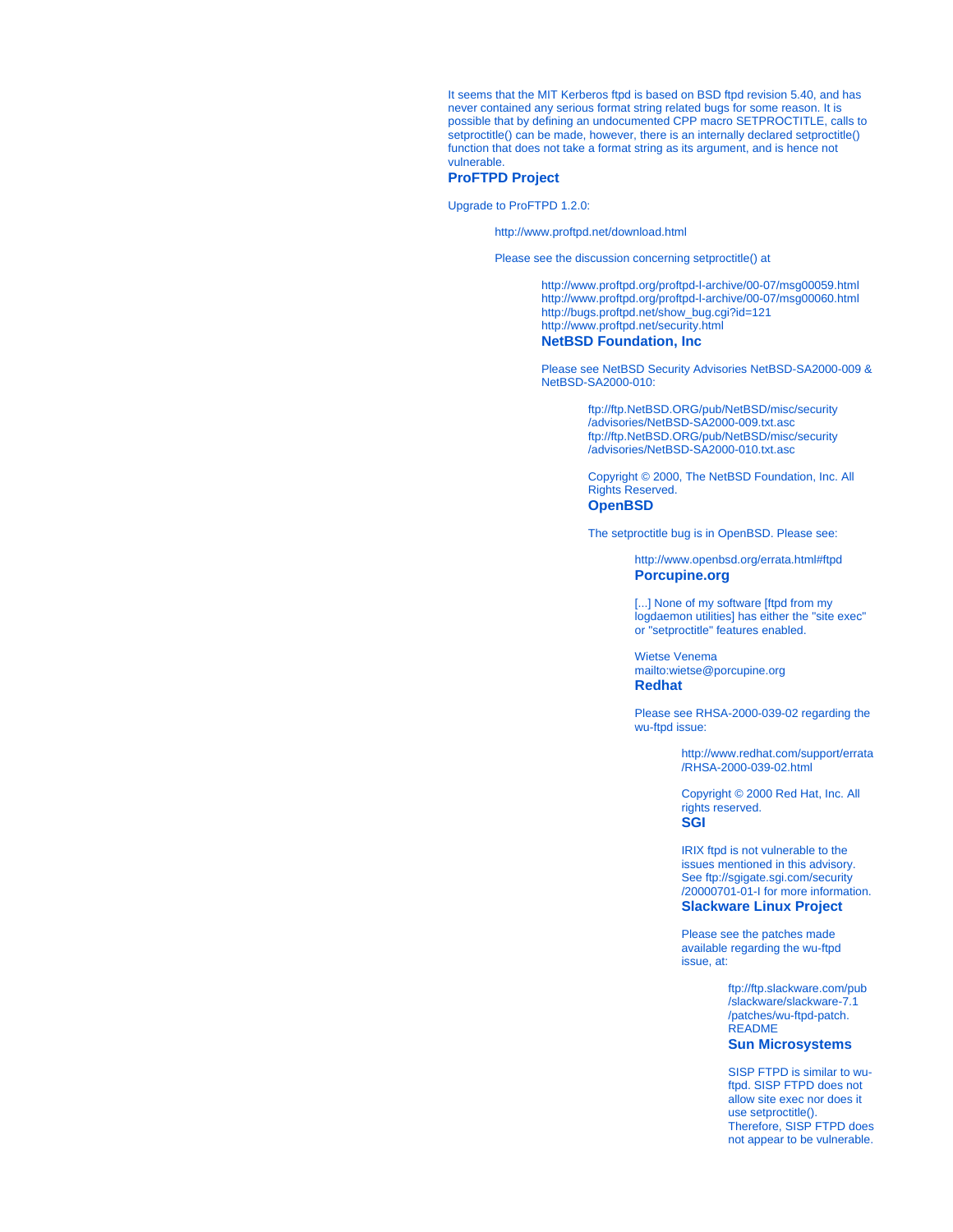## **SuSE Ltd.**

Please see SuSE Security Announcement #53 regarding the wu-ftpd issue, at:

> [http://www.suse.de](http://www.suse.de/de/support/security/suse_security_announce_53.txt) [/de/support/security](http://www.suse.de/de/support/security/suse_security_announce_53.txt) [/suse\\_security\\_ann](http://www.suse.de/de/support/security/suse_security_announce_53.txt) [ounce\\_53.txt](http://www.suse.de/de/support/security/suse_security_announce_53.txt) **WU-FTPD Development Group**

The WU-FTPD Development Group's primary distribution site is mirrored worldwide. A list of mirrors is available from:

> [http://www](http://www.wu-ftpd.org/mirrors.txt) [.wu-ftpd.](http://www.wu-ftpd.org/mirrors.txt) [org](http://www.wu-ftpd.org/mirrors.txt) [/mirrors.txt](http://www.wu-ftpd.org/mirrors.txt)

#### If possible, please use a mirror to obtain patches or the latest version.

Upgrade your

version of wuftpd

The latest

release of wu-ftpd, version 2.6.1, has been released to address these and several other security issues:

> [ft](ftp://ftp.wu-ftpd.org/pub/wu-ftpd/wu-ftpd-2.6.1.tar.gz) [p](ftp://ftp.wu-ftpd.org/pub/wu-ftpd/wu-ftpd-2.6.1.tar.gz) [:/](ftp://ftp.wu-ftpd.org/pub/wu-ftpd/wu-ftpd-2.6.1.tar.gz) [/f](ftp://ftp.wu-ftpd.org/pub/wu-ftpd/wu-ftpd-2.6.1.tar.gz) [t](ftp://ftp.wu-ftpd.org/pub/wu-ftpd/wu-ftpd-2.6.1.tar.gz) [p](ftp://ftp.wu-ftpd.org/pub/wu-ftpd/wu-ftpd-2.6.1.tar.gz) [.](ftp://ftp.wu-ftpd.org/pub/wu-ftpd/wu-ftpd-2.6.1.tar.gz) [w](ftp://ftp.wu-ftpd.org/pub/wu-ftpd/wu-ftpd-2.6.1.tar.gz) [u](ftp://ftp.wu-ftpd.org/pub/wu-ftpd/wu-ftpd-2.6.1.tar.gz)  [ft](ftp://ftp.wu-ftpd.org/pub/wu-ftpd/wu-ftpd-2.6.1.tar.gz) [p](ftp://ftp.wu-ftpd.org/pub/wu-ftpd/wu-ftpd-2.6.1.tar.gz) [d](ftp://ftp.wu-ftpd.org/pub/wu-ftpd/wu-ftpd-2.6.1.tar.gz) [.](ftp://ftp.wu-ftpd.org/pub/wu-ftpd/wu-ftpd-2.6.1.tar.gz) [o](ftp://ftp.wu-ftpd.org/pub/wu-ftpd/wu-ftpd-2.6.1.tar.gz) [r](ftp://ftp.wu-ftpd.org/pub/wu-ftpd/wu-ftpd-2.6.1.tar.gz) [g](ftp://ftp.wu-ftpd.org/pub/wu-ftpd/wu-ftpd-2.6.1.tar.gz)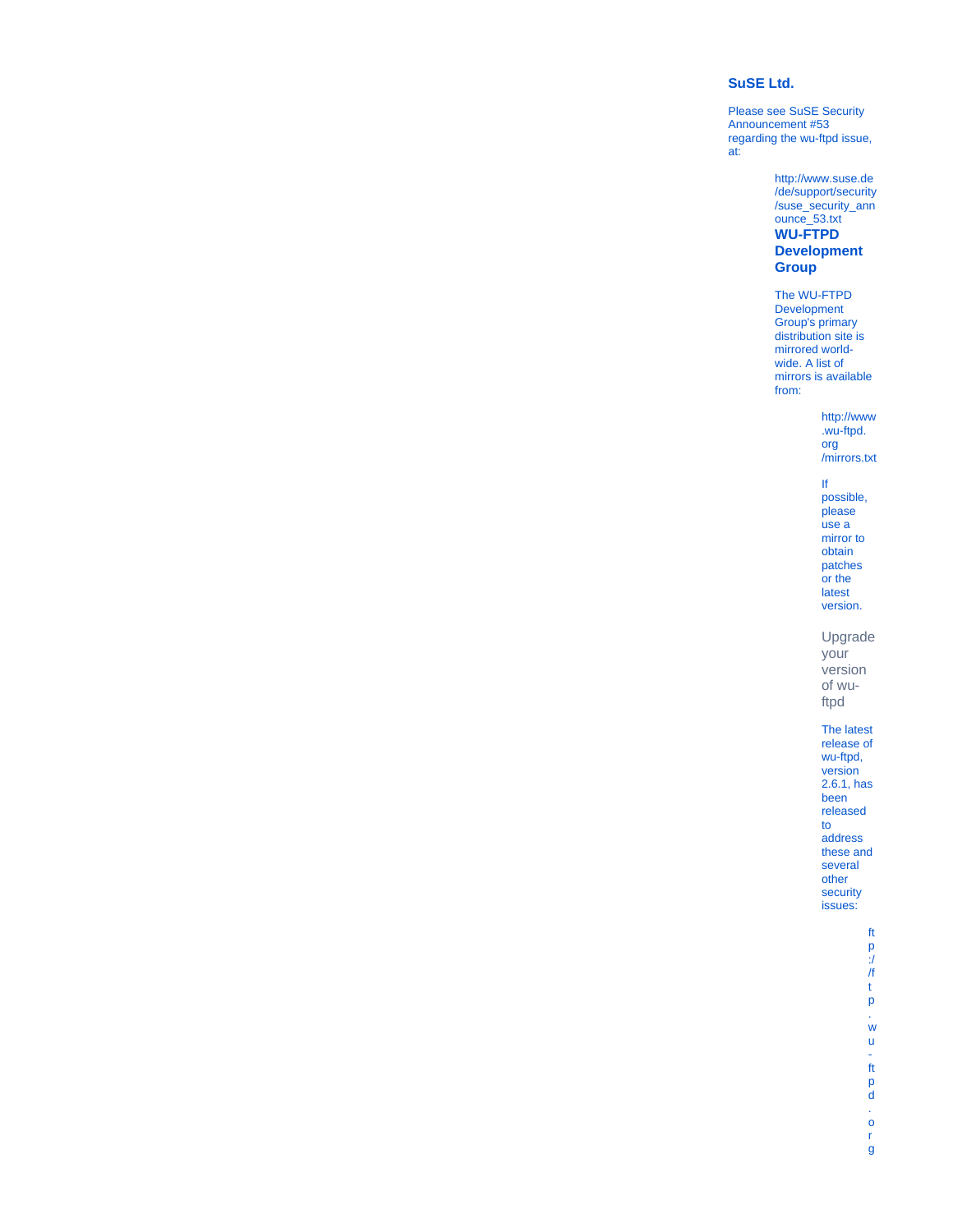[/pub/wu](ftp://ftp.wu-ftpd.org/pub/wu-ftpd/wu-ftpd-2.6.1.tar.gz)[ftpd/wu](ftp://ftp.wu-ftpd.org/pub/wu-ftpd/wu-ftpd-2.6.1.tar.gz)[ftpd-2.6.1.ta](ftp://ftp.wu-ftpd.org/pub/wu-ftpd/wu-ftpd-2.6.1.tar.gz) [r.](ftp://ftp.wu-ftpd.org/pub/wu-ftpd/wu-ftpd-2.6.1.tar.gz) [gz](ftp://ftp.wu-ftpd.org/pub/wu-ftpd/wu-ftpd-2.6.1.tar.gz) ft<br>p [:/](ftp://ftp.wu-ftpd.org/pub/wu-ftpd/wu-ftpd-2.6.1.tar.gz.asc) [/ftp.wu](ftp://ftp.wu-ftpd.org/pub/wu-ftpd/wu-ftpd-2.6.1.tar.gz.asc)[ftpd.org/pub/wu](ftp://ftp.wu-ftpd.org/pub/wu-ftpd/wu-ftpd-2.6.1.tar.gz.asc)[ftpd/wu](ftp://ftp.wu-ftpd.org/pub/wu-ftpd/wu-ftpd-2.6.1.tar.gz.asc)[ftpd-2.6.1.ta](ftp://ftp.wu-ftpd.org/pub/wu-ftpd/wu-ftpd-2.6.1.tar.gz.asc) r.<br>g [z.](ftp://ftp.wu-ftpd.org/pub/wu-ftpd/wu-ftpd-2.6.1.tar.gz.asc) [a](ftp://ftp.wu-ftpd.org/pub/wu-ftpd/wu-ftpd-2.6.1.tar.gz.asc) [sc](ftp://ftp.wu-ftpd.org/pub/wu-ftpd/wu-ftpd-2.6.1.tar.gz.asc)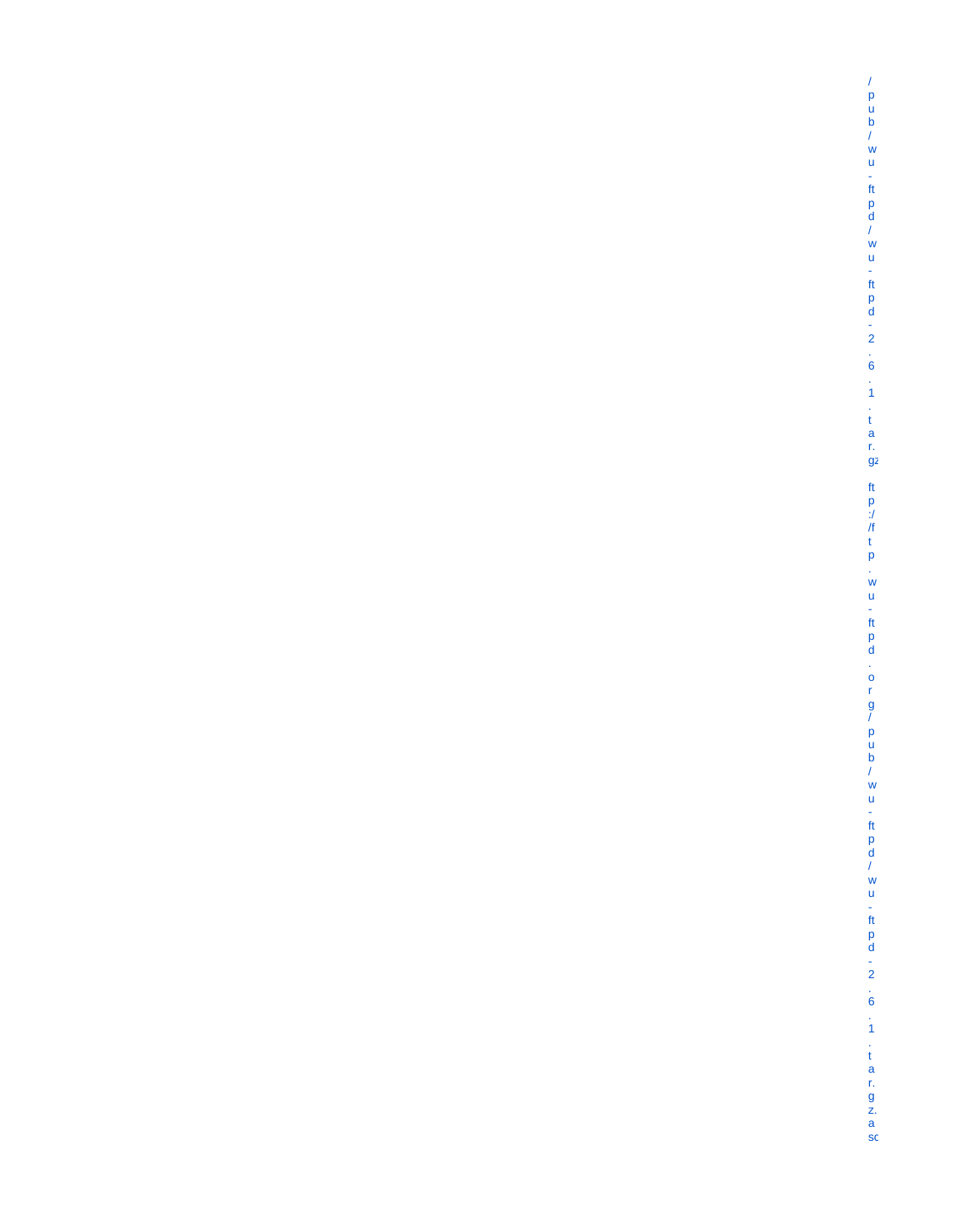|仕p://ftp.wu-ftpd.org/pub/wu-ftpd/wu-ftpd-2.6.1.tarN | ftp://ftp.wu-ftpd.org/pub/wu-ftpd/wu